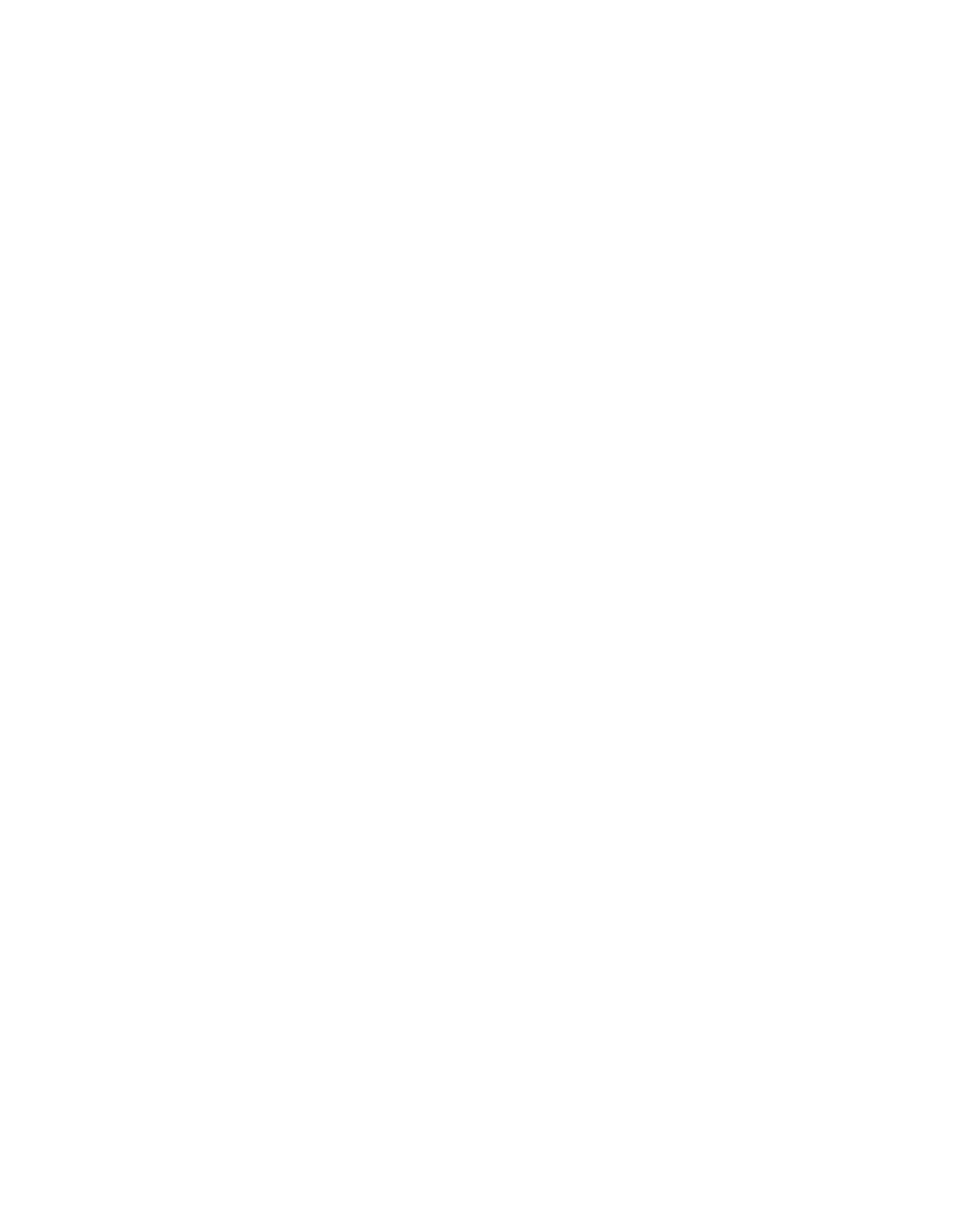### **BURKE, Justice.**

[¶1] Appellant, Rodney Shafer, was injured when his tractor-trailer collided with a pickup owned by Appellee, TNT Well Service, Inc. ("TNT"), and driven by Melvin Clyde. Mr. Shafer and his wife, Brenda, brought suit against TNT, asserting theories of negligence and vicarious liability for damages resulting from the accident. The district court granted summary judgment to TNT on all of the Shafers' claims. The Shafers challenge that decision in this appeal. We reverse.

### *ISSUES*

[¶2] The parties raise the following issues:

- 1. Did the district court properly determine there was no genuine issue of material fact that Mr. Clyde's employment with TNT Well Service, Inc. was terminated prior to the accident?
- 2. Should this Court adopt the duty recognized in Restatement (Second) of Torts § 317 and, if so, whether a duty of reasonable care can be imposed on the Appellee under the facts of this case?
- 3. Did the district court properly determine that the entrustment of a vehicle to Mr. Clyde was terminated prior to the accident and, if not, is there a genuine issue as to whether the entrustment was negligent?

### *FACTS*

[¶3] Mr. Clyde was hired as a rig operator by TNT in early 2008. In order to perform his duties, Mr. Clyde was required to travel to various well sites within approximately 100 miles of Gillette, Wyoming. He was provided with a TNT pickup, which he also used to travel to and from his home in Upton.

[¶4] On February 12, 2009, at approximately 5:30 p.m., Mr. Clyde was driving to Newcastle, Wyoming in the TNT pickup when it crossed the centerline of Highway 16 and collided head-on with Mr. Shafer's tractor-trailer. Mr. Clyde was pronounced dead at the scene. A post-accident blood test revealed the presence of controlled substances in his blood. Mr. Shafer was injured in the collision, and his tractor-trailer was damaged beyond repair.

[¶5] The Shafers brought suit against TNT claiming that (1) TNT was vicariously liable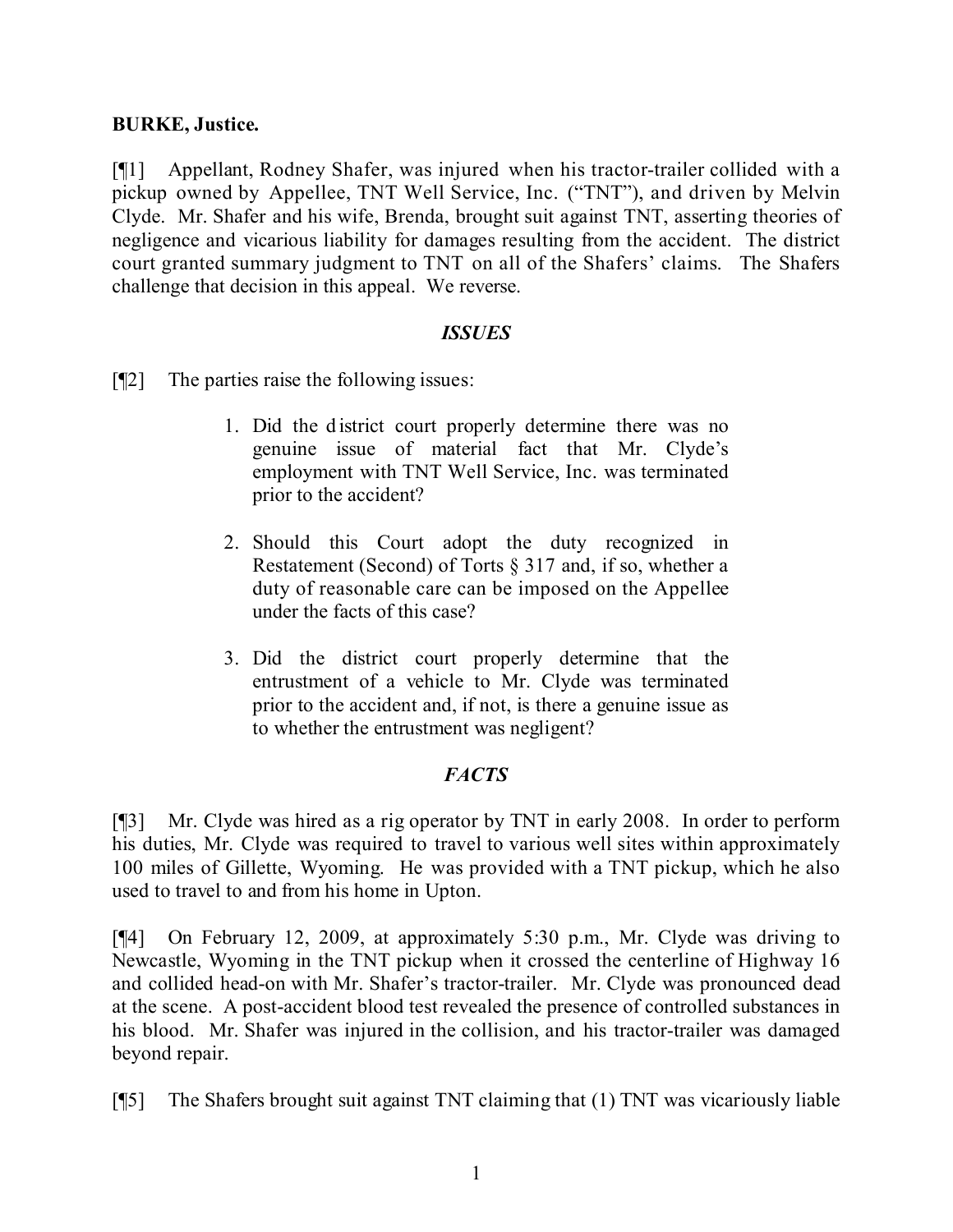for Mr. Clyde's negligence under the doctrine of *respondeat superior*, (2) TNT was negligent in hiring and supervising Mr. Clyde, and (3) TNT was negligent in entrusting a company vehicle to Mr. Clyde. Following discovery, TNT filed a motion for summary judgment, claiming that Mr. Clyde was not employed by TNT at the time of the accident. TNT asserted that Mr. Clyde's employment had been terminated "at least one hour before the subject collision occurred." TNT also claimed that it could not be vicariously liable for Mr. Shafer's damages because Mr. Clyde was not acting within the course and scope of his employment at the time of the accident.

[¶6] The district court granted TNT's motion for summary judgment on all of the Shafers' claims. With regard to the *respondeat superior* claim, the court concluded that there was no genuine issue as to whether Mr. Clyde's employment had been terminated prior to the accident. Additionally, after finding that "it is undisputed that Mr. Clyde was traveling in a direction in which his employer conducted no business, outside of working hours, on a day he had been absent from work and after he had been informed someone from the company was coming to collect the truck and he was to leave the truck in Upton," the court held that "even if an employer-employee relationship had existed between Mr. Clyde and TNT at the time of the accident, the undisputed facts would lead to only one reasonable inference – Mr. Clyde had deviated from the course and scope of his employment and was upon a personal errand when the accident occurred."

[¶7] The district court also granted summary judgment on the Shafers' direct liability claims. With respect to the Shafers' claim of negligent supervision, the court concluded that summary judgment was appropriate because no employment relationship existed at the time of the accident. Similarly, the court concluded that summary judgment was appropriate on the Shafers' negligent entrustment claim because Mr. Clyde's authorization to use the TNT pickup terminated concurrently with the termination of his employment. The Shafers filed a timely appeal.

# *STANDARD OF REVIEW*

[¶8] Motions for summary judgment are governed by W.R.C.P. 56(c), which provides that "The judgment sought shall be rendered forthwith if the pleadings, depositions, answers to interrogatories, and admissions on file, together with the affidavits, if any, show that there is no genuine issue as to any material fact and that the moving party is entitled to a judgment as a matter of law." We apply the following standard of review to the decision to grant summary judgment:

> We treat the summary judgment movant's motion as though it has been presented originally to us. We use the same materials in the record that was before the district court. Using the materials in the record, we examine them from the vantage point most favorable to the nonmoving party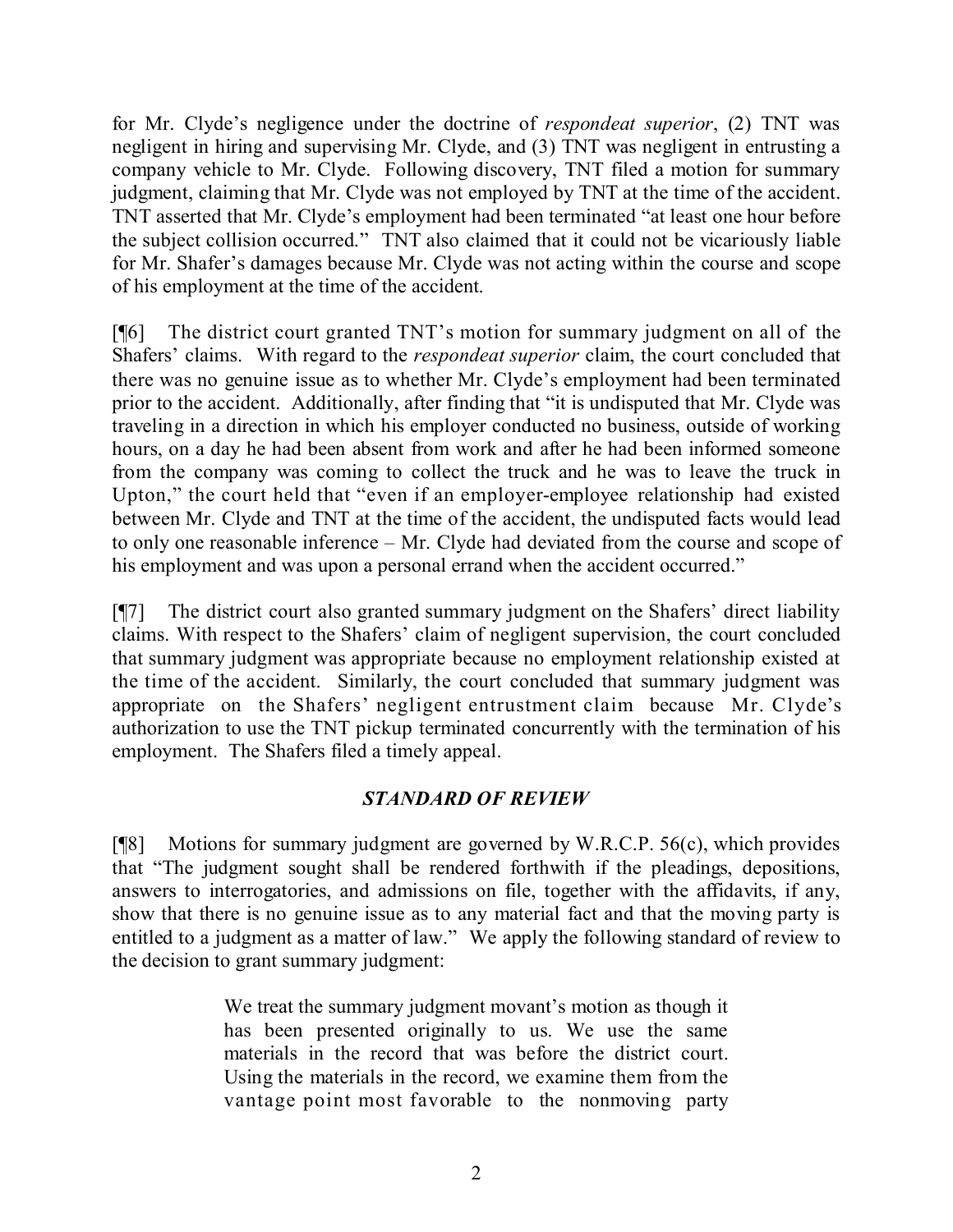opposing the motion, giving that party the benefit of all favorable inferences which may fairly be drawn from the materials. . . . If doubt exists about the presence of genuine issues of material fact after we have reviewed the record, we resolve that doubt against the movant.

*Lamar Outdoor Adver. v. Farmers Co-Op Oil Co.*, 2009 WY 112, ¶ 10, 215 P.3d 296, 300 (Wyo. 2009) (quoting *Bangs v. Schroth*, 2009 WY 20, ¶ 20, 201 P.3d 442, 452 (Wyo. 2009)) (internal citations omitted).

### *DISCUSSION*

[¶9] The district court granted summary judgment after determining there was no genuine issue as to whether Mr. Clyde's employment with TNT had been terminated prior to the collision with Mr. Shafer's vehicle. The Shafers contend that Mr. Clyde's employment had not been terminated prior to the accident. The Shafers do not, however, challenge the district court's conclusion that Mr. Clyde was not acting within the course and scope of his employment at the time of the accident in this case, and, accordingly, they do not pursue their claim for recovery under a *respondeat superior* theory of vicarious liability. Rather, Appellants assert that TNT is directly liable, first, based on a duty to supervise Mr. Clyde's use of the TNT vehicle, founded in Restatement (Second) Torts § 317, and second, under a theory of negligent entrustment. The Shafers assert that these claims are viable despite the fact that an employee acts outside the scope of his employment when harm is caused. We examine the appropriateness of summary judgment on each of these theories in turn, focusing on whether the Shafers have raised a genuine issue with respect to each of the elements of their respective claims.

### **I. Negligent Supervision**

[¶10] The Shafers contend that TNT is subject to direct liability for its own negligence in failing to adequately supervise Mr. Clyde. Relying on Restatement (Second) of Torts § 317, the Shafers urge this Court to hold that TNT is directly liable for failing to exercise due care when Mr. Clyde was acting outside the scope of his employment. Section 317 provides as follows:

> A master is under a duty to *exercise reasonable care* so to control his servant *while acting outside the scope of his employment* as to prevent him from intentionally harming others or from so conducting himself as to create an unreasonable risk of bodily harm to them, if

> > (a) the servant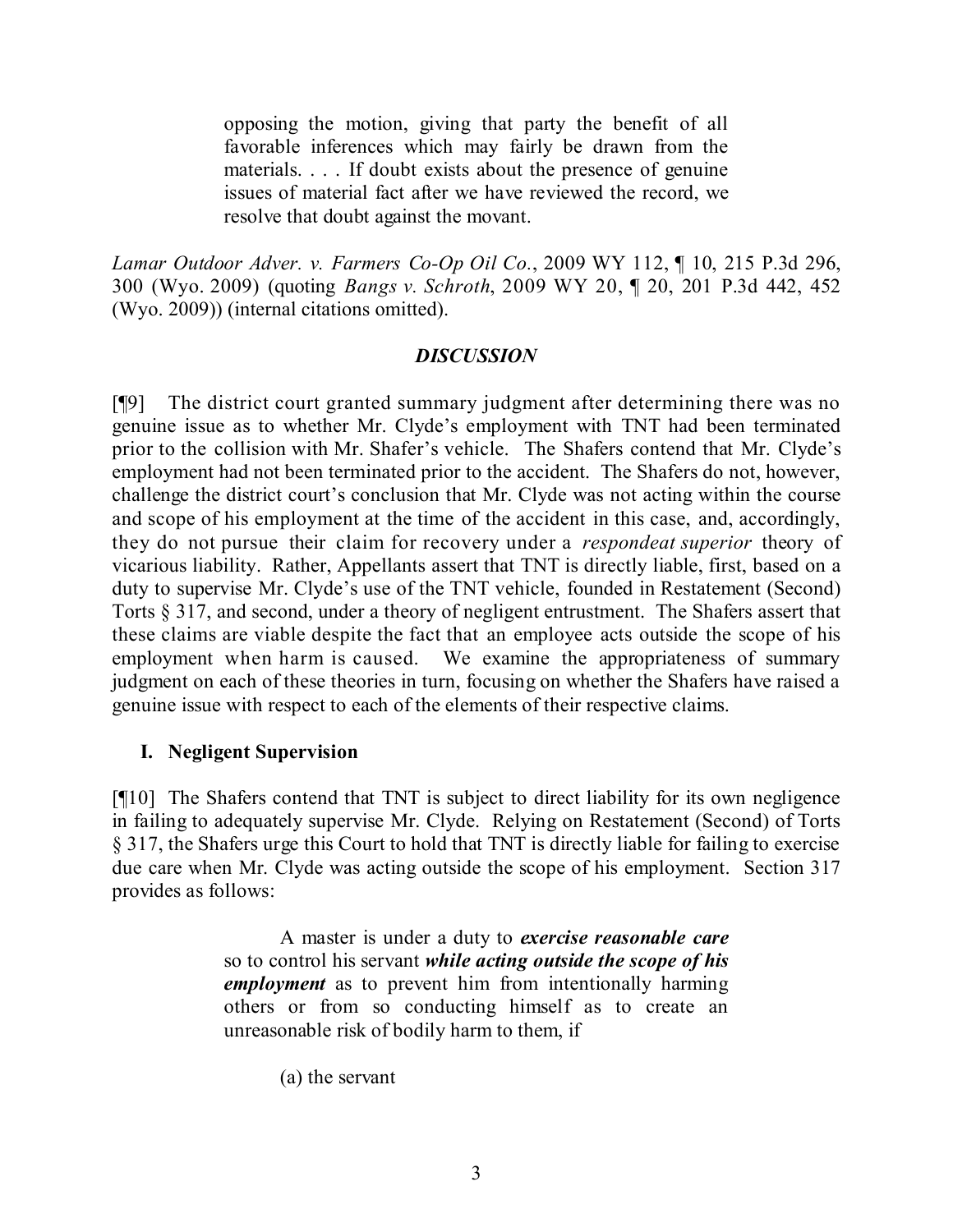(i) is upon the premises in possession of the master or upon which the servant is privileged to enter only as his servant, or

## (ii) *is using a chattel of the master*, and

(b) the master

(i) knows or has reason to know that he has the ability to control his servant, and

(ii) knows or should know of the necessity and opportunity for exercising such control.

(Emphasis added.) Unlike a claim of *respondeat superior*, a negligent supervision claim under Section 317 is not based on imputed or vicarious liability, but rather on the employer's own negligence in failing to exercise due care to protect third parties from the foreseeable tortious acts of an employee. *E.g.*, *Rausch v. Pocatello Lumber Co*., 14 P.3d 1074, 1080 (Idaho Ct. App. 2000). Essentially, the Shafers contend that TNT is an "actor" whose fault must be apportioned along with the fault of all other actors in this case pursuant to Wyoming's system of comparative fault, set forth at Wyo. Stat. Ann. § 1-1-109 (LexisNexis 2011).

[¶11] In *Killian v. Caza Drilling, Inc.*, 2006 WY 42, ¶¶ 28 n.5, 32, 131 P.3d 975, 987 n.5, 988 (Wyo. 2006), we acknowledged that "imposition of employer liability for employee negligence has been recognized under [Section 317]," but we did not adopt or reject the duty because we determined that it was not applicable to the facts of that case. In keeping with our approach in *Killian*, before we determine whether to recognize a duty of reasonable care under the specific circumstances identified in Section 317, we first consider whether those circumstances are present in this case. Our initial task is to determine whether TNT has demonstrated the absence of a genuine issue as to the existence of each of the elements set forth in Section 317.

# **A. Termination of Mr. Clyde's Employment**

[¶12] Because Section 317 assumes the existence of an employment relationship as a predicate to liability, we first examine whether Mr. Clyde was a TNT employee when the harm in this case occurred. It is undisputed that Mr. Clyde was hired by TNT in 2008 and had worked for TNT for approximately one year before the accident occurred. It is also undisputed that TNT provided a pickup to Mr. Clyde. TNT contends, however, that Mr. Clyde's employment was terminated in a phone conversation initiated by Damion Black, Mr. Clyde's supervisor, on the day of the accident. In support of this claim in its motion for summary judgment, TNT presented deposition testimony from Mr. Black, as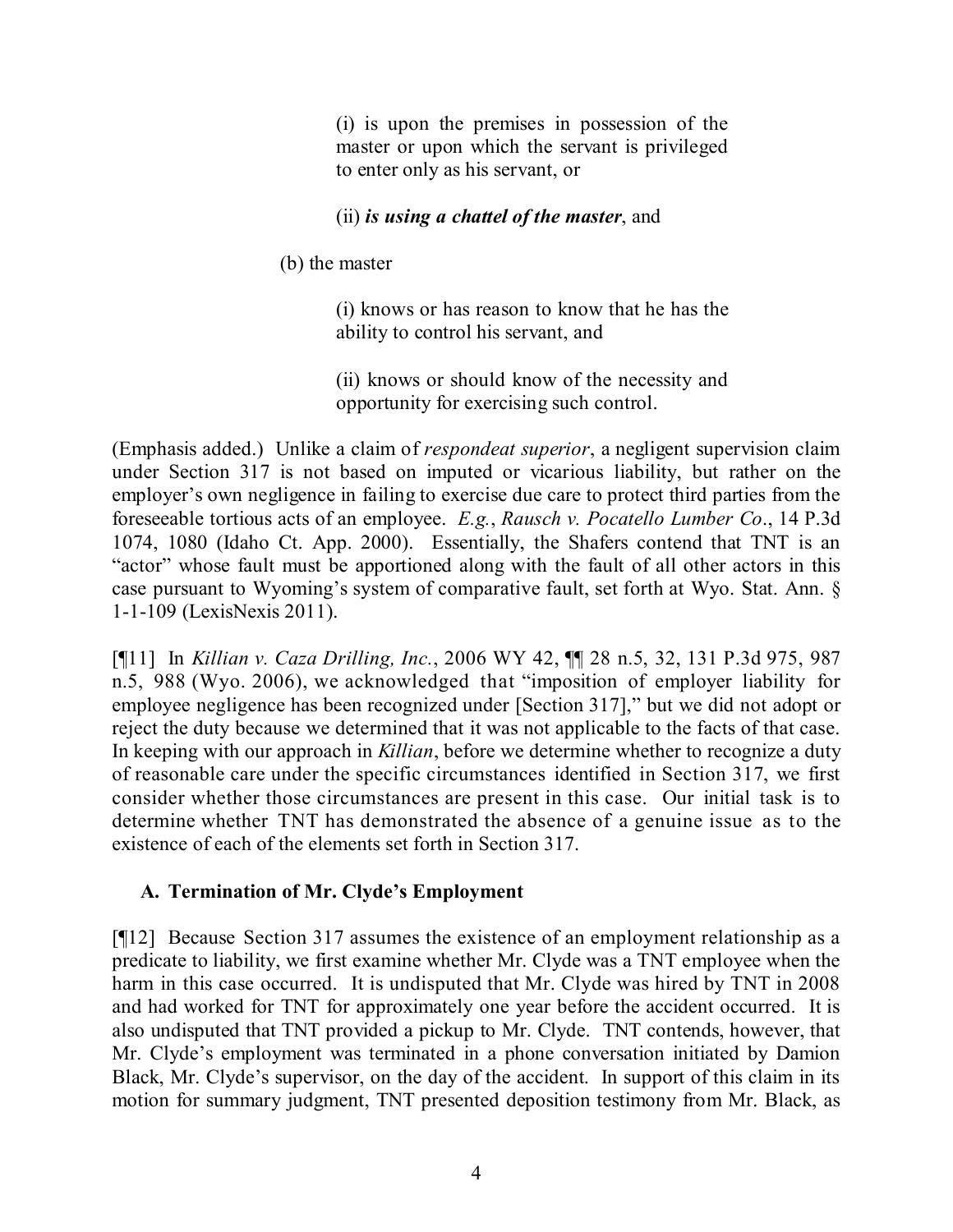well as Tim Greene, TNT's owner and president, and Christina Greene, a former secretary at TNT. Each stated that Mr. Clyde's employment had been terminated prior to the accident.

[¶13] The Shafers, however, contend that the testimony of these witnesses is not credible. They point to inconsistencies in and among the testimonies of Mr. Greene, Mr. Black, and Ms. Greene, as well as to the testimony of Christina Anfinson, Mr. Clyde's fiancée prior to the accident. The Shafers assert that the testimony of the TNT witnesses was a "post-hoc fabrication" made to avoid liability for the harm caused by Mr. Clyde. We conclude that the Shafers raise an issue of credibility that is supported by specific facts and evidence, and which should be reserved for consideration by the trier of fact.

[¶14] In articulating the proper standard for summary judgment in a negligence case, we have often stated that "Summary judgment is not favored in a negligence action and is, therefore, subject to more exacting scrutiny. We have, however, affirmed summary judgment in negligence cases where the record failed to establish the existence of a genuine issue of material fact." *Cook v. Shoshone First Bank*, 2006 WY 13, ¶ 12, 126 P.3d 886, 889 (Wyo. 2006) (quoting *Jones v. Schabron*, 2005 WY 65, ¶ 9, 113 P.3d 34, 37 (Wyo. 2005)). We have also stated that a motion for summary judgment "should be sustained in the absence of a real and material fact issue considering movant's burden, respondent's right to the benefit of all favorable inferences and any reasonable doubt, *with credibility questions to be resolved by trial*." *Eathorne v. Bd. of Trustees of the Mem'l Hosp.*, 2001 WY 36, ¶ 6, 21 P.3d 745, 748 (Wyo. 2001) (emphasis added) (quoting *Cordova v. Gosar*, 719 P.2d 625, 640 (Wyo. 1986)); *see also Bodily v. State ex rel. Wyo. Workers' Safety & Comp. Div. (In re Worker's Comp. Claim of Bodily)*, 2011 WY 149, ¶ 16, 265 P.3d 995, 1000 (Wyo. 2011) (holding that the Office of Administrative hearings "erroneously strayed from its function at the summary judgment stage to determine whether a genuine issue of material fact as to causation existed" and "erroneously engaged in weighing all the evidence and making credibility determinations"). Indeed, we have consistently held that it is the factfinder's duty to assess the credibility of witnesses and weigh the evidence. *See Shaw Constr., LLC v. Rocky Mt. Hardware, Inc.*, 2012 WY 60, ¶ 19, 275 P.3d 1238, 1243 (Wyo. 2012); *In re Campbell County*, 731 P.2d 1174, 1177 (Wyo. 1987).

[¶15] We find that the record reveals specific facts and evidence which undermine the credibility of Mr. Greene, Mr. Black, and Ms. Greene, and could influence the factfinder's assessment of their testimony. Mr. Greene testified that he attempted to contact Mr. Clyde several hours before the accident to inform him that his employment was terminated, but stated that he did not personally speak with him at any time prior to the collision. He stated that, after unsuccessfully trying to reach Mr. Clyde, he told Mr. Black to contact him. According to Mr. Greene, Mr. Clyde's employment was terminated pursuant to a TNT policy providing that any employee with a "one-time no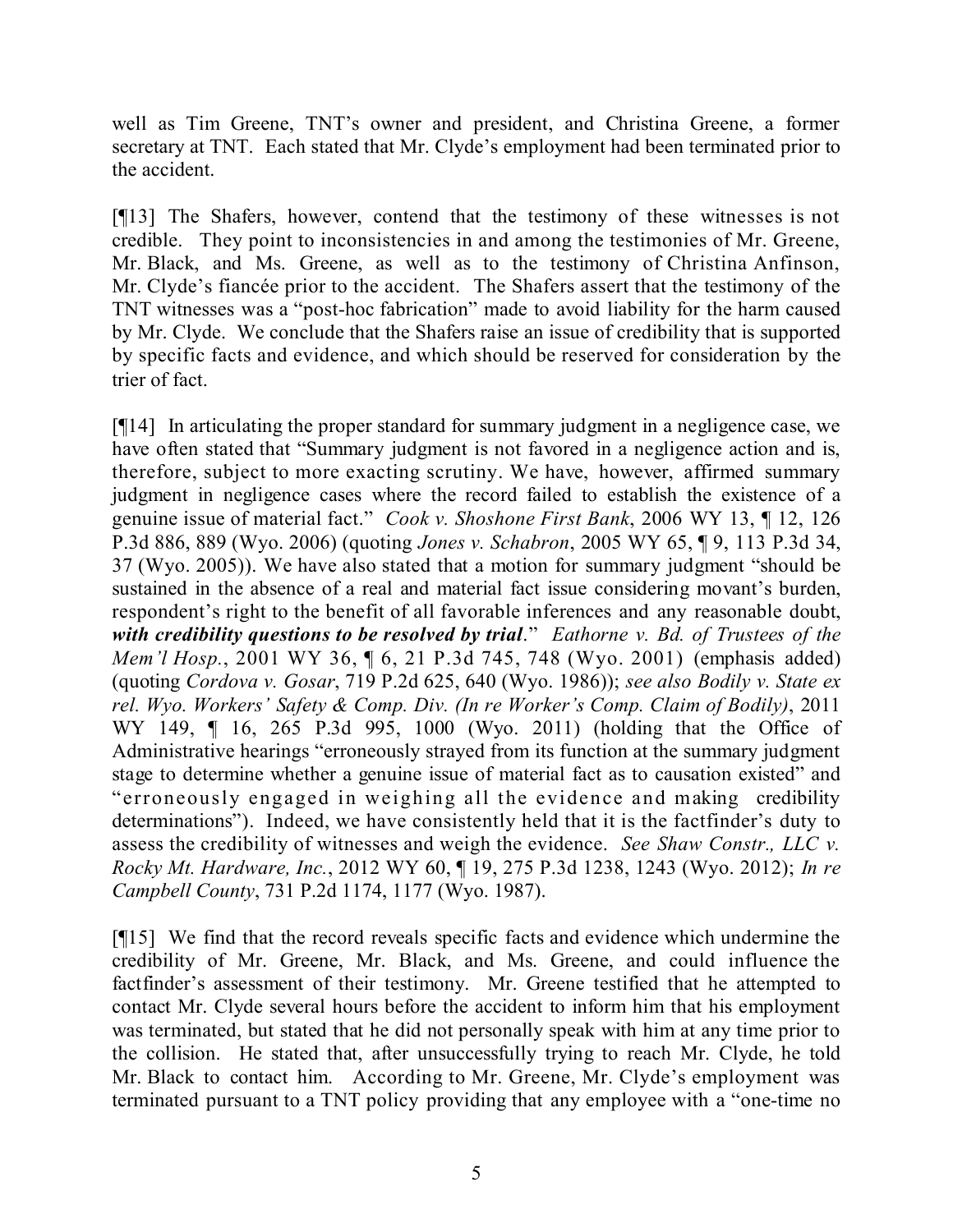call, no show" incident would be discharged. Mr. Greene acknowledged, however, that Mr. Clyde had not been terminated when he did not appear at work on February 10, two days prior to the accident, and stated that he could not recall the reason for Mr. Clyde's absence from work on that day. Further, TNT did not produce any documentation indicating that it had a "one-time no call, no show" termination policy.

[¶16] Mr. Black also testified that Mr. Clyde's employment had been terminated on the day of the accident. His testimony, however, was also contradicted. Mr. Black stated that he called Mr. Clyde and told him that his employment was terminated because he had not been to work that day. According to Ms. Anfinson, however, she had been at home cleaning from 8:00 a.m. to 3:00 p.m., and, although Mr. Clyde was also at home, his phone never rang. Indeed, she testified that Mr. Clyde called Mr. Black around 3:00 p.m. on the day of the accident and requested a few days off to work on his house in Upton. She stated that "They [Mr. Greene and Mr. Black] never called [Mr. Clyde] until he called them." Further, neither party produced any phone records and there is nothing in TNT's employment records reflecting that Mr. Clyde's employment had been terminated prior to the collision.

[¶17] The testimony of Mr. Greene and Mr. Black was further contradicted by the testimony of Ms. Greene. Although Mr. Greene and Mr. Black both indicated that they had called Mr. Clyde on the day of the accident, and that the decision to terminate Mr. Clyde's employment had been made several hours before the collision, Ms. Greene testified that neither herself, nor Mr. Black or Mr. Greene, had spoken to Mr. Clyde on February 10, 11, or 12, but that the decision to fire Mr. Clyde had been made on the night of February 11, prior to Mr. Clyde's absence on February 12. The testimony relating to Mr. Clyde's termination was also undermined by the fact that Mr. Clyde was listed as a TNT employee on the highway patrol accident report, even though Mr. Black had arrived at the scene after the accident and had spoken to the investigating officer at that time.

[¶18] Finally, a more general credibility issue was raised in the testimony relating to TNT's drug testing policies. Ms. Greene testified that she had been responsible for coordinating a drug testing program for TNT through Occupational Testing, Inc., and unequivocally stated that TNT did not require prospective employees to submit to a preemployment drug test. Mr. Greene, however, testified that "When each employee is hired they're taken down for a urine test. . . . And if they fail the test, or it's inconclusive, they're not hired at TNT Well Service." He stated that Mr. Clyde had submitted to a drug test prior to his employment. Further, TNT asserted in its Brief in Support of Motion for Summary Judgment that "The records from Occupational Testing, Inc. in Gillette, Wyoming indicate that Clyde's pre[-]employment urinalysis was negative. *See* Exhibit 'G' attached hereto. In other words, the urinalysis revealed that Clyde did not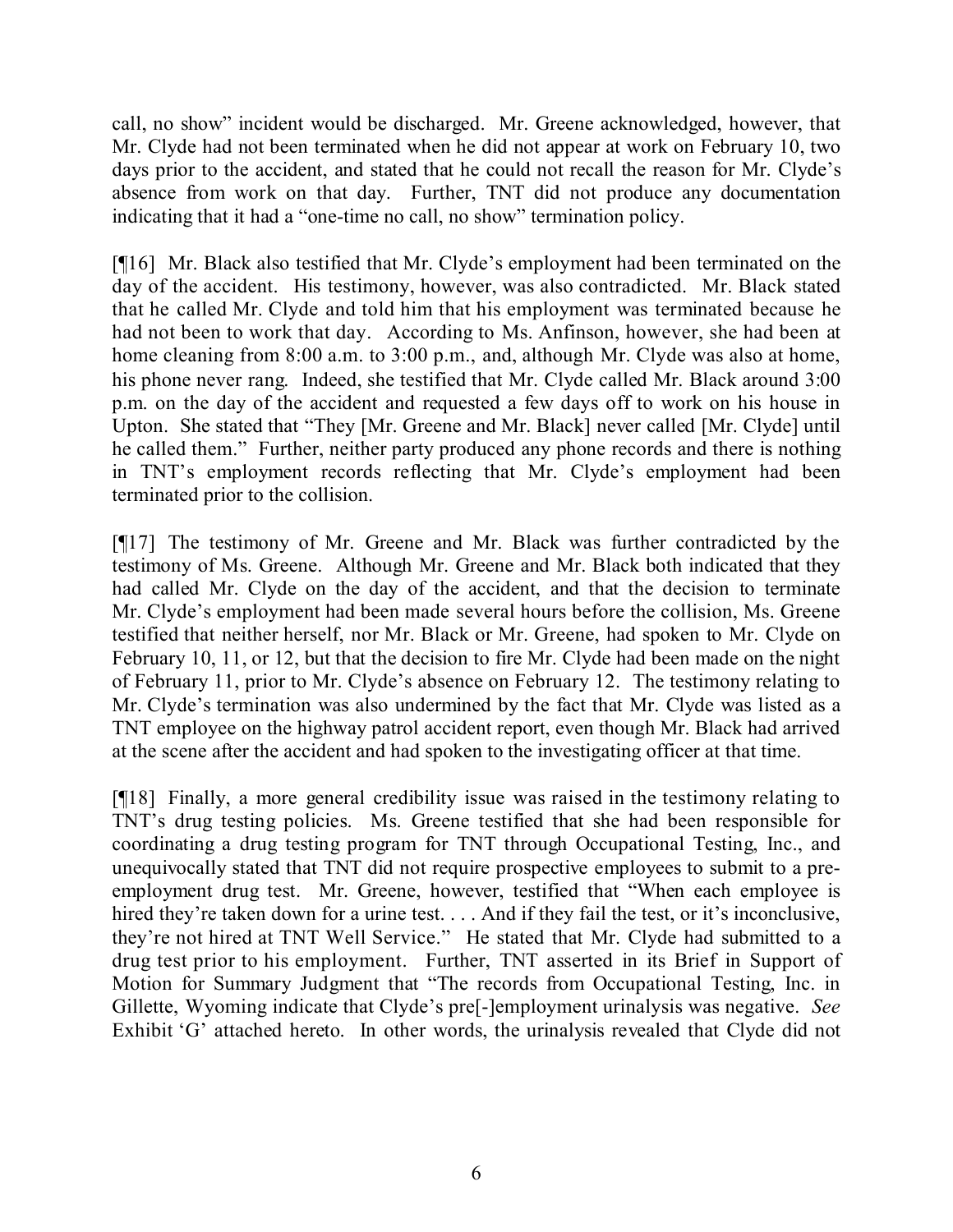have any controlled substances in his system as of the date of hire." The exhibit referenced by TNT, however, is a drug test conducted for a different employer, approximately eight months prior to Mr. Clyde's employment with TNT.<sup>1</sup>

[¶19] In sum, the Shafers have raised credibility issues with respect to TNT's reason for terminating Mr. Clyde's employment, the circumstances and content of the phone conversation between Mr. Clyde and Mr. Black on the day of the accident and alleged termination, documentation of Mr. Clyde's employment status, and whether Mr. Black indicated to the responding officer at the scene of the accident that Mr. Clyde was a TNT employee. Viewing the evidence in the light most favorable to the Shafers, and reserving the necessary credibility determinations for the trier of fact, we find the Shafers have raised a genuine issue of fact as to whether Mr. Clyde's employment had been terminated prior to the accident at issue in this case.

# **B. Ability and Necessity to Exercise Control**

[¶20] The district court's analysis ended with its consideration of whether Mr. Clyde was employed by TNT at the time of the accident. However, because we evaluate TNT's motion for summary judgment as if it were presented originally to us, we proceed to determine whether the Shafers have established a genuine issue of material fact with respect to the remaining elements of Section 317. We note first that it is undisputed that Mr. Clyde was using TNT's vehicle at the time of the accident, which satisfies the first prong of Section 317. Under the second prong of Section 317, a plaintiff must show that the employer (i) knows or has reason to know that he has the ability to control his servant, and (ii) knows or should know of the necessity and opportunity for exercising such control. We examine each of these elements in turn.

[¶21] With regard to an employer's "ability to control" its employee, the Supreme Court of Illinois has noted that

> [T]he term "control" is used in section 317 "in a very real sense." 43 Yale L.J. at 891. Under section 317, "the essential basis of liability [is] *the practical opportunity for effective control arising from the general master-servant relationship* and from the connection between the dangerous conduct and the employment." (Emphasis added.) F. James, Scope of Duty in Negligence Cases, 47 Nw. U. L. Rev. 778, 812 n.183 (1953).

 $1$ . The exhibit also includes the results of a random drug test conducted approximately four months after his employment with TNT began.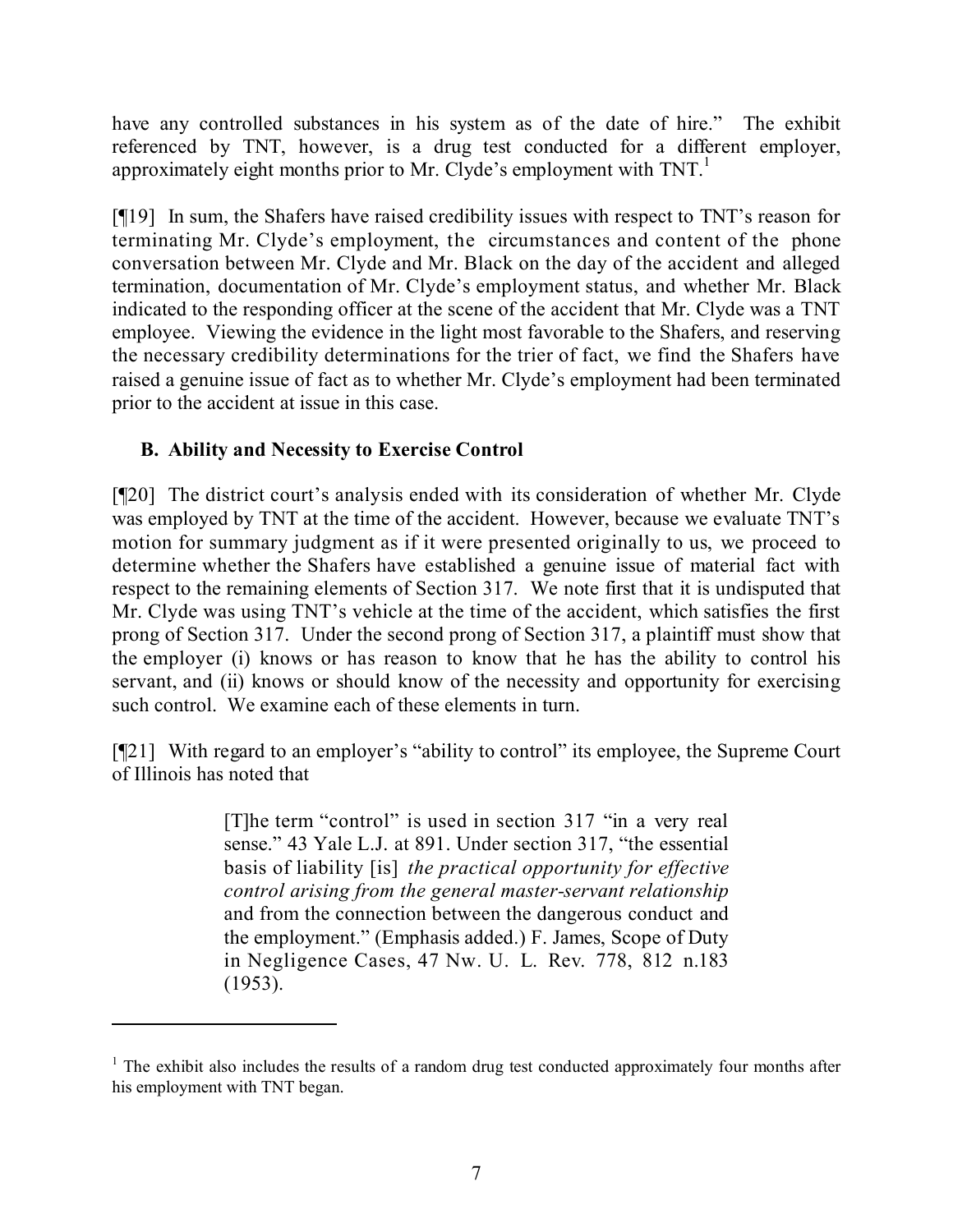*Hills v. Bridgeview Little League Ass'n*, 745 N.E.2d 1166, 1185 (Ill. 2000) (emphasis in original). We note that neither party introduced evidence to suggest that Mr. Clyde had independent authority to determine his employment responsibilities. On the contrary, the evidence presented suggests that Mr. Clyde's duties were prescribed and controlled by Mr. Black and Mr. Greene. The evidence introduced by the Shafers was sufficient to raise a genuine issue as to whether Mr. Black, as Mr. Clyde's supervisor, and certainly Mr. Greene, as the owner and president of TNT, had knowledge of their ability to control Mr. Clyde and his use of the TNT vehicle.

[¶22] We also conclude that the Shafers have raised a genuine issue as to whether TNT knew or should have known of the necessity and opportunity for exercising control over Mr. Clyde. Ms. Greene testified that "DUIs . . . are a huge concern" in assessing the fitness of a TNT employee, and that "we shouldn't hire anybody with a DUI." Although the testimony of Mr. and Ms. Greene indicates that TNT tested its employees for drug use, their testimonies diverge with respect to the character of TNT's drug-testing program and whether Mr. Clyde was tested at the time he was hired. Although Mr. Greene stated that every prospective employee must pass a drug test as a condition of employment at TNT, and that Mr. Clyde had done so, Ms. Greene testified that employees were not subject to a pre-employment drug test, and that Mr. Clyde had not been tested.

[¶23] Although Ms. Greene became aware that Mr. Clyde was on probation after he was hired, she did not make an inquiry as to the offense giving rise to Mr. Clyde's probation. In the proceedings below, the Shafers produced documentary evidence indicating that, prior to his employment with TNT, Mr. Clyde had received two DUI convictions; one in 1999 and another in 2000. He had also been convicted of possession of a controlled substance in 2005. This evidence indicates that Mr. Clyde had a history of substance abuse issues and calls into question his fitness as a TNT employee. Despite the fact that Mr. Clyde's DUI convictions were several years old, it is the responsibility of the factfinder to determine whether those convictions could give rise to knowledge of the necessity of exercising control over Mr. Clyde's use of the TNT vehicle. In light of Ms. Greene's testimony that "DUIs . . . are a huge concern" and that TNT "shouldn't hire anybody with a DUI"; the Greenes' apparent agreement that a drug-testing policy was prudent; and the character of Mr. Clyde's prior criminal offenses, we find the Shafers have raised a genuine issue with regard to whether TNT should have known of the necessity of controlling Mr. Clyde's use of a company vehicle.

### **C. Duty to Exercise Reasonable Care Under § 317**

[¶24] As the discussion above indicates, the Shafers have raised a genuine issue with respect to each of the elements identified in Section 317. Because we have concluded that the duty is applicable to the facts of the present case, our next task is to consider whether this duty should be recognized in Wyoming. Whether a legal duty exists is a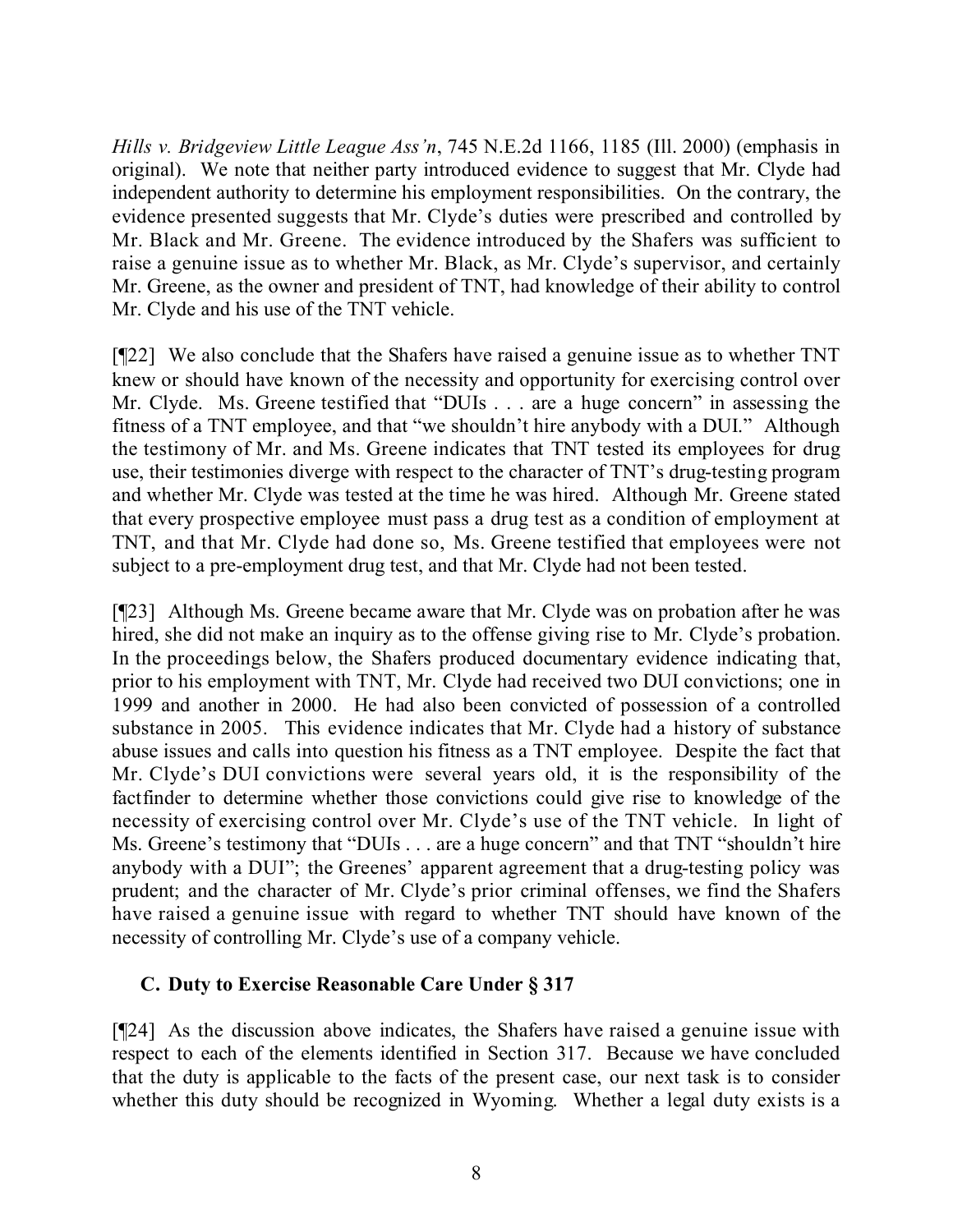question of law. *Killian*, ¶ 8, 131 P.3d at 979. As noted in *Killian*,

Duty is not sacrosanct in itself, but is only an expression of the sum total of those considerations of policy which lead the law to say that the plaintiff is entitled to protection. . . . A duty may arise by contract, statute, common law, or when the relationship of the parties is such that the law imposes an obligation on the defendant to act reasonably for the protection of the plaintiff. The legal question to be answered by the court is

> [w]hether, upon the facts in evidence, such a relation exists between the parties that the community will impose a legal obligation upon one for the benefit of the other - or, more simply, whether the interest of the plaintiff which has suffered invasion was entitled to legal protection at the hands of the defendant. This is entirely a question of law, to be determined by reference to the body of statutes, rules, principles and precedents which make up the law; and it must be determined only by the court.

*Id.*, ¶ 8, 131 P.3d at 979-80 (quoting *Borns ex rel. Gannon v. Voss*, 2003 WY 74, ¶ 30, 70 P.3d 262, 273 (Wyo. 2003)) (internal citations and quotation marks omitted).

[¶25] Generally, in determining whether a duty exists, we employ the factors set forth in *Gates v. Richardson*, 719 P.2d 193, 196 (Wyo. 1986), including the foreseeability of harm to the plaintiff, the closeness of the connection between the defendant's conduct and the injury suffered, and the consequences to the community and the court system. In this case, however, we need only return to the original inquiry of whether the relationship between these parties is such that "the community will impose a legal obligation upon one for the benefit of the other." In *Killian*, we noted that the law "generally recognizes" that liability may be imposed when an employee "is acting outside the scope of his employment but is on the employer's premises or is using the chattel of the employer and the employer knows or has reason to know that it has the ability and opportunity to control the employee pursuant to Restatement (Second) of Torts § 317." *Id.*, ¶ 28, 131 P.3d at 987. Consistent with the statement in *Killian*, our research confirms that the question of "whether the interest of the plaintiff which has suffered invasion [is] entitled to legal protection at the hands of the defendant" has been answered affirmatively in the great majority of jurisdictions that have considered whether to impose the duty identified in Section 317. *See, e.g., Svacke v. Shelley*, 359 P.2d 127, 131 (Alaska 1961); *Keller v. Koca*, 111 P.3d 445, 448-49 (Colo. 2005); *Murdock v. Croughwell*, 848 A.2d 363, 369 (Conn. 2004); *Malicki v. Doe*, 814 So.2d 347, 361-62 (Fla. 2002); *Wong-Leong v.*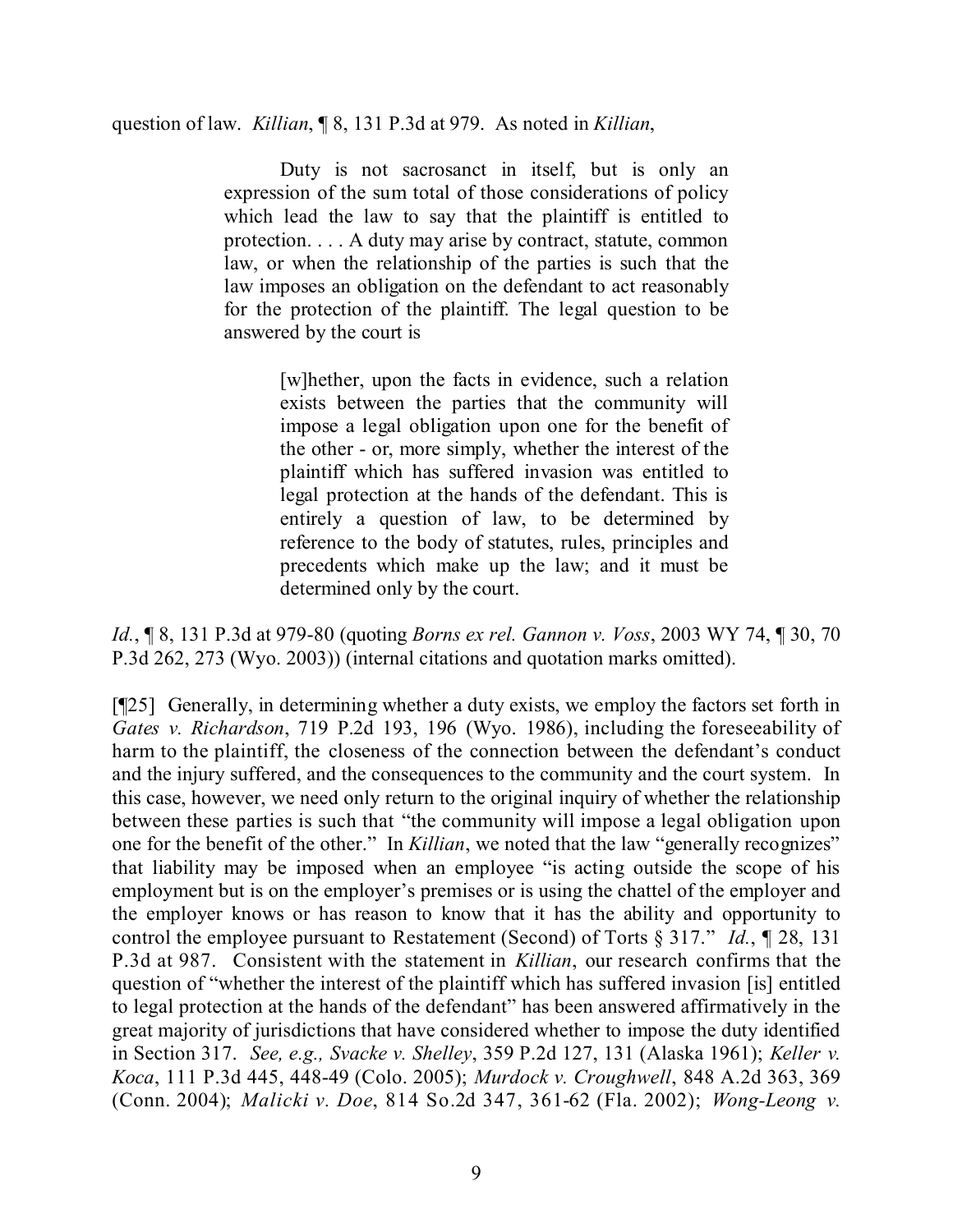*Hawaiian Indep. Refinery*, 879 P.2d 538, 550 (Haw. 1994); *Rausch*, 14 P.3d at 1080; *Hills v. Bridgeview Little League Ass'n*, 745 N.E.2d 1166, 1180-81 (Ill. 2000); *Sandage v. Bd. of Comm'rs*, 897 N.E.2d 507, 511-12 (Ind. Ct. App. 2008); *D.W. v. Bliss*, 112 P.3d 232, 239 (Kan. 2004); *Dragomir v. Spring Harbor Hosp.*, 970 A.2d 310, 315 (Me. 2009); *Farr v. Cambridge Co-operative Oil Co.*, 81 N.W.2d 597, 600 (Neb. 1957); *Trahan-Laroche v. Lockheed Sanders*, 657 A.2d 417, 419 (N.H. 1995); *Di Cosala v. Kay*, 450 A.2d 508, 515 (N.J. 1982); *Ford v. Grand Union Co.*, 197 N.E. 266, 270-71 (N.Y. 1935); *Nelson v. Gillette*, 571 N.W.2d 332, 340-41 (N.D. 1997); *Kerans v. Porter Paint Co.*, 575 N.E.2d 428, 432 (Ohio 1991); *Dempsey v. Walso Bureau, Inc.*, 246 A.2d 418, 420-22 (Pa. 1968); *Degenhart v. Knights of Columbus*, 420 S.E.2d 495, 496 (S.C. 1992); *Kirlin v. Halverson*, 758 N.W.2d 436, 449-51 (S.D. 2008); *Kelsey-Seybold Clinic v. MacLay*, 466 S.W.2d 716, 720 (Tex. 1971); *Jackson v. Righter*, 891 P.2d 1387, 1392 (Utah 1995); *Bradley v. H.A. Manosh Corp.*, 601 A.2d 978, 981 (Vt. 1991); *Niece v. Elmview Group Home*, 929 P.2d 420, 427 (Wash. 1997).

[¶26] We find no reason to depart from the conclusions reached in these jurisdictions as to whether societal norms impose a duty upon an employer to exercise reasonable care for the benefit of third parties in supervising employees while on the employer's premises or using the employer's chattel. Further, we are satisfied that the policy considerations relevant to imposition of a duty are weighted in favor of recognizing an employer's duty to supervise its employees as set forth in Section 317. Accordingly, we agree with the Shafers that an employer's failure to supervise an employee using an employer's chattel while acting outside the scope of his employment gives rise to the potential for liability. Because the Shafers have demonstrated a genuine issue as to the existence of each of the elements identified in Section 317, we reverse the district court's grant of summary judgment with respect to the Shafers' claim of negligent supervision.

### **II. Negligent Entrustment**

[¶27] The Shafers also contend that TNT was negligent in entrusting the vehicle to Mr. Clyde. We explained the theory of negligent entrustment in *Moore v. Kiljander*, 604 P.2d 204, 206 (Wyo. 1979) as follows:

> The general rule is that in order to establish liability under the theory of negligent entrustment the plaintiff must prove that the entruster was negligent in supplying the instrumentality to an incompetent person. *Upland Mutual Insurance, Inc. v. Noel*, 214 Kan. 145, 519 P.2d 737, 742 (1974). To meet this burden the plaintiff must show that the entruster either knew or should have known that the person to whom the instrumentality was entrusted was incompetent. *Finch v. Canaday*, 75 Wyo. 472, 297 P.2d 594, 598 (1956); Second Restatement of Torts, § 390 (1965). The authors of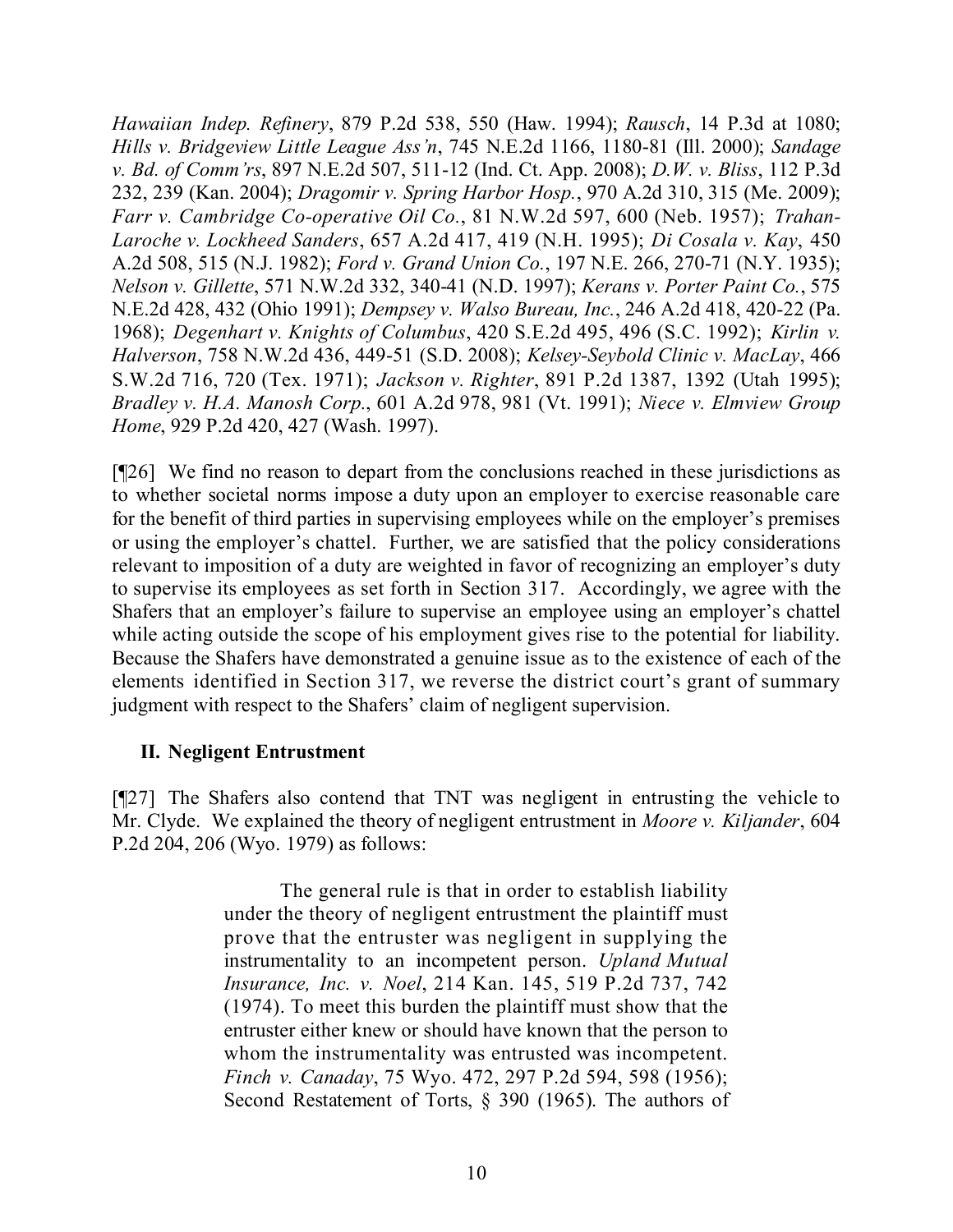the Second Restatement of Torts have described the tort of negligent entrustment in the following manner:

> "1. 'One who supplies directly or through a third person a chattel for the use of another whom the supplier knows or has reason to know to be likely because of his youth, inexperience, or otherwise, to use it in a manner involving unreasonable risk of physical harm to himself and others whom the supplier should expect to share in or be endangered by its use, is subject to liability for physical harm resulting to them.' (Rest.Torts 2d, § 390.)"

The determination of liability for negligent entrustment is not tied to the existence of an employment relationship, and does not depend on whether an employee is acting in the course and scope of his employment when harm occurs. Liability for negligent entrustment arises from the act of entrustment, not the relationship of the parties. 57A Am. Jur. 2d *Negligenc*e § 319 (citing *Todd v. Dow*, 19 Cal. App. 4th 253 (2d Dist. 1993); *Mathis v. Stacy*, 606 S.W.2d 290 (Tenn. Ct. App. 1980)). Consequently, in light of the standards set forth above, we need only determine whether a genuine issue exists as to (1) whether TNT supplied the chattel to Mr. Clyde, and (2) whether TNT knew or should have known that Mr. Clyde was likely to use the TNT pickup in a manner involving an unreasonable risk of harm.

[¶28] With regard to the first element of negligent entrustment, it is undisputed that TNT supplied the pickup that Mr. Clyde was driving at the time of the accident. Accordingly, we find the Shafers have satisfied this element. Further, we find that the Shafers have presented a genuine issue as to whether TNT knew or should have known that the vehicle was entrusted to an incompetent person. Our analysis of this element is similar to the determination of whether TNT knew or should have known of the necessity and opportunity for exercising control, as set forth in the above discussion of liability under Restatement (Second) of Torts § 317. As in that analysis, we find that Ms. Greene's testimony relating to the relevance of DUI convictions to employee fitness, the existence of a drug-testing program at TNT, and Mr. Clyde's prior DUI and controlled substance convictions constitute specific facts and evidence which raise a genuine issue as to whether TNT should have known that entrustment of a vehicle to Mr. Clyde was likely to involve an unreasonable risk of harm.

[¶29] The district court did not address the elements of negligent entrustment in granting TNT's motion for summary judgment. Instead, the court determined that the claim for negligent entrustment was not viable because Mr. Clyde's employment had been terminated prior to the accident. The district court cited 23 Causes of Action 2d 265 (2003) for the proposition that